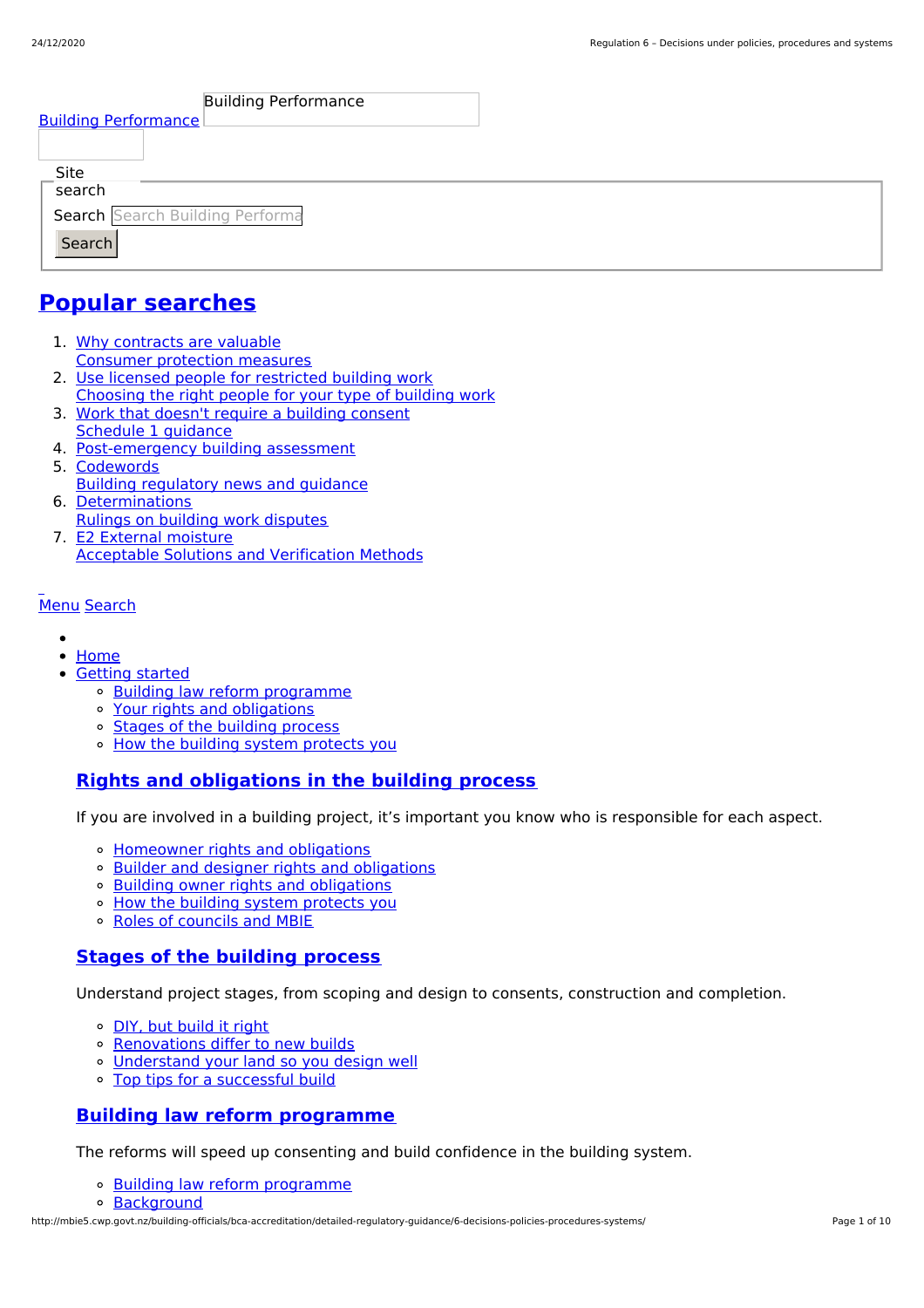See [everything](http://mbie5.cwp.govt.nz/getting-started/) in 'Getting started'

- Projects & [consents](http://mbie5.cwp.govt.nz/projects-and-consents/)
	- Planning a [successful](http://mbie5.cwp.govt.nz/projects-and-consents/planning-a-successful-build/) build
	- Why [contracts](http://mbie5.cwp.govt.nz/projects-and-consents/why-contracts-are-valuable/) are valuable
	- Apply for [building](http://mbie5.cwp.govt.nz/projects-and-consents/apply-for-building-consent/) consent
	- Build to the [consent](http://mbie5.cwp.govt.nz/projects-and-consents/build-to-the-consent/)
	- Sign-off and [maintenance](http://mbie5.cwp.govt.nz/projects-and-consents/sign-off-and-maintenance/)
	- [Health](http://mbie5.cwp.govt.nz/projects-and-consents/health-and-safety-on-site/) and safety on site

#### **[Understanding](http://mbie5.cwp.govt.nz/projects-and-consents/apply-for-building-consent/building-consent-process/) the building consent process**

For safe, healthy and durable buildings, all building work in New Zealand must meet certain standards. Find out how to build within the rules.

### **[Health](http://mbie5.cwp.govt.nz/projects-and-consents/health-and-safety-on-site/) and safety on site**

Avoid accidents and make site safety a priority.

### **1. Planning a successful build**

- Check if you need [consents](http://mbie5.cwp.govt.nz/projects-and-consents/planning-a-successful-build/scope-and-design/check-if-you-need-consents/)
- [Choosing](http://mbie5.cwp.govt.nz/projects-and-consents/planning-a-successful-build/scope-and-design/choosing-the-right-people-for-your-type-of-building-work/) the right people for your type of building work
- Why [contracts](http://mbie5.cwp.govt.nz/projects-and-consents/why-contracts-are-valuable/) are valuable

### **2. Getting a consent**

- Apply for [building](http://mbie5.cwp.govt.nz/projects-and-consents/apply-for-building-consent/) consent
- o How to support your building consent [application](http://mbie5.cwp.govt.nz/projects-and-consents/apply-for-building-consent/support-your-consent-application/)
- [Understanding](http://mbie5.cwp.govt.nz/projects-and-consents/apply-for-building-consent/building-consent-process/) the building consent process

### **3. Building to the consent**

- Making [changes](http://mbie5.cwp.govt.nz/projects-and-consents/build-to-the-consent/making-changes-to-your-plans/) to your plans
- Typical council [inspections](http://mbie5.cwp.govt.nz/projects-and-consents/build-to-the-consent/typical-council-inspections/) of a building project
- [Completing](http://mbie5.cwp.govt.nz/projects-and-consents/sign-off-and-maintenance/completing-your-project/) your project

### **4. Sign-off and maintenance**

- Get the build [signed](http://mbie5.cwp.govt.nz/projects-and-consents/sign-off-and-maintenance/completing-your-project/get-the-build-signed-off/) off
- <sup>o</sup> How to [identify](http://mbie5.cwp.govt.nz/projects-and-consents/sign-off-and-maintenance/completing-your-project/how-to-identify-defects/) defects
- Protecting your [investment](http://mbie5.cwp.govt.nz/projects-and-consents/sign-off-and-maintenance/protecting-your-investment/)

#### See [everything](http://mbie5.cwp.govt.nz/projects-and-consents/) in 'Projects & consents'

- Building Code [compliance](http://mbie5.cwp.govt.nz/building-code-compliance/)
	- A General [provisions](http://mbie5.cwp.govt.nz/building-code-compliance/a-general-provisions/)
	- B [Stability](http://mbie5.cwp.govt.nz/building-code-compliance/b-stability/)
	- C [Protection](http://mbie5.cwp.govt.nz/building-code-compliance/c-protection-from-fire/) from fire
	- D [Access](http://mbie5.cwp.govt.nz/building-code-compliance/d-access/)
	- E [Moisture](http://mbie5.cwp.govt.nz/building-code-compliance/e-moisture/)
	- o F [Safety](http://mbie5.cwp.govt.nz/building-code-compliance/f-safety-of-users/) of users
	- o G [Services](http://mbie5.cwp.govt.nz/building-code-compliance/g-services-and-facilities/) and facilities
	- o H Energy [efficiency](http://mbie5.cwp.govt.nz/building-code-compliance/h-energy-efficiency/)
	- Specific [buildings](http://mbie5.cwp.govt.nz/building-code-compliance/specific-buildings/)
	- [Canterbury](http://mbie5.cwp.govt.nz/building-code-compliance/canterbury-rebuild/) rebuild
	- Product [assurance](http://mbie5.cwp.govt.nz/building-code-compliance/product-assurance-and-multiproof/) & MultiProof
	- [Warnings](http://mbie5.cwp.govt.nz/building-code-compliance/warnings-and-bans-on-building-products/) and bans on building products
	- Building Code and [handbooks](http://mbie5.cwp.govt.nz/building-code-compliance/building-code-and-handbooks/)
	- How the [Building](http://mbie5.cwp.govt.nz/building-code-compliance/how-the-building-code-works/) Code works
	- [Geotechnical](http://mbie5.cwp.govt.nz/building-code-compliance/geotechnical-education/) education
	- Online [learning](http://mbie5.cwp.govt.nz/building-code-compliance/online-learning/) website
	- o Introduction to [medium-density](http://mbie5.cwp.govt.nz/building-code-compliance/introduction-to-medium-density-housing/) housing

http://mbie5.cwp.govt.nz/building-officials/bca-accreditation/detailed-regulatory-guidance/6-decisions-policies-procedures-systems/ Page 2 of 10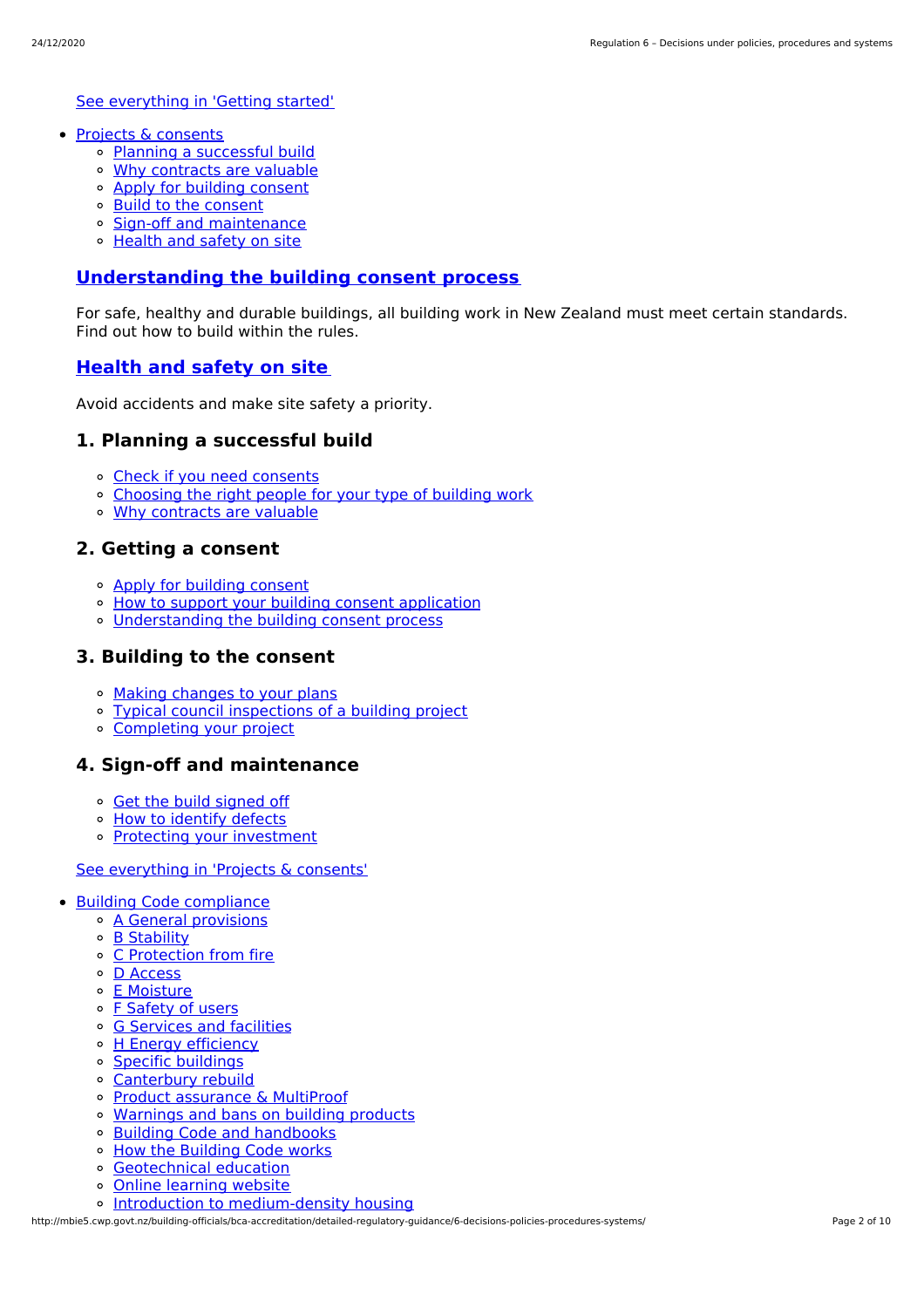[Maintaining](http://mbie5.cwp.govt.nz/building-code-compliance/annual-building-code-updates/) the Building Code

### **In this section**

- o How the [Building](http://mbie5.cwp.govt.nz/building-code-compliance/how-the-building-code-works/) Code works
- [Maintaining](http://mbie5.cwp.govt.nz/building-code-compliance/annual-building-code-updates/) the Building Code
- [Different](http://mbie5.cwp.govt.nz/building-code-compliance/how-the-building-code-works/different-ways-to-comply/) ways to comply with the Building Code
- Specific [buildings](http://mbie5.cwp.govt.nz/building-code-compliance/specific-buildings/)
- Product [assurance](http://mbie5.cwp.govt.nz/building-code-compliance/product-assurance-and-multiproof/) & MultiProof
- o Introduction to [medium-density](http://mbie5.cwp.govt.nz/building-code-compliance/introduction-to-medium-density-housing/) housing
- Online [learning](http://mbie5.cwp.govt.nz/building-code-compliance/online-learning/) website

### **Find Acceptable Solutions, Verification Methods, updates and technical guidance by Building Code clause.**

- a General provisions
- $\circ$ b
- **Stability**  $\Omega$ c
- Protection from fire
- $\circ$ d
- **Access**
- $\Omega$ e
	- **Moisture**
- o f Safety of users
- $\circ$  **g** 
	- Services and facilities
- h Energy efficiency

See everything in 'Building Code [compliance'](http://mbie5.cwp.govt.nz/building-code-compliance/)

- [Managing](http://mbie5.cwp.govt.nz/managing-buildings/) buildings
	- [Managing](http://mbie5.cwp.govt.nz/managing-buildings/managing-your-bwof/) your BWoF
	- General information on building safety in [earthquakes](http://mbie5.cwp.govt.nz/managing-buildings/building-safety-in-earthquakes/)
	- Securing [unreinforced](http://mbie5.cwp.govt.nz/managing-buildings/unreinforced-masonry/) masonry building parapets and facades
	- o Managing [earthquake-prone](http://mbie5.cwp.govt.nz/managing-buildings/managing-earthquake-prone-buildings/) buildings
	- Managing buildings in an [emergency](http://mbie5.cwp.govt.nz/managing-buildings/managing-buildings-in-an-emergency/)
	- Change of use and [alterations](http://mbie5.cwp.govt.nz/managing-buildings/change-of-use-and-alterations/)

### **About managing buildings**

- [Managing](http://mbie5.cwp.govt.nz/managing-buildings/managing-your-bwof/) your BWoF (for buildings with specified systems)
- General information on building safety in [earthquakes](http://mbie5.cwp.govt.nz/managing-buildings/building-safety-in-earthquakes/)
- Managing [earthquake-prone](http://mbie5.cwp.govt.nz/managing-buildings/managing-earthquake-prone-buildings/) buildings
- Securing [unreinforced](http://mbie5.cwp.govt.nz/managing-buildings/unreinforced-masonry/) masonry building parapets and facades
- Change of use, [alterations](http://mbie5.cwp.govt.nz/managing-buildings/change-of-use-and-alterations/) and extension of life
- o Managing buildings in an [emergency](http://mbie5.cwp.govt.nz/managing-buildings/managing-buildings-in-an-emergency/)

### **Specified systems and compliance schedules**

If you own a building that contains a specified system such as a cable car, you must ensure they are effectively operated for the life of the building and in keeping with the council-issued compliance schedule.

- Inspections and [maintenance](http://mbie5.cwp.govt.nz/managing-buildings/managing-your-bwof/inspections-and-maintenance/) of specified systems as a building owner
- Fines and penalties for offences relating to [compliance](http://mbie5.cwp.govt.nz/managing-buildings/managing-your-bwof/fines-and-penalties/) schedules
- [Compliance](http://mbie5.cwp.govt.nz/projects-and-consents/sign-off-and-maintenance/completing-your-project/compliance-schedules/) schedules

See [everything](http://mbie5.cwp.govt.nz/managing-buildings/) in 'Managing buildings'

```
Resolving problems
```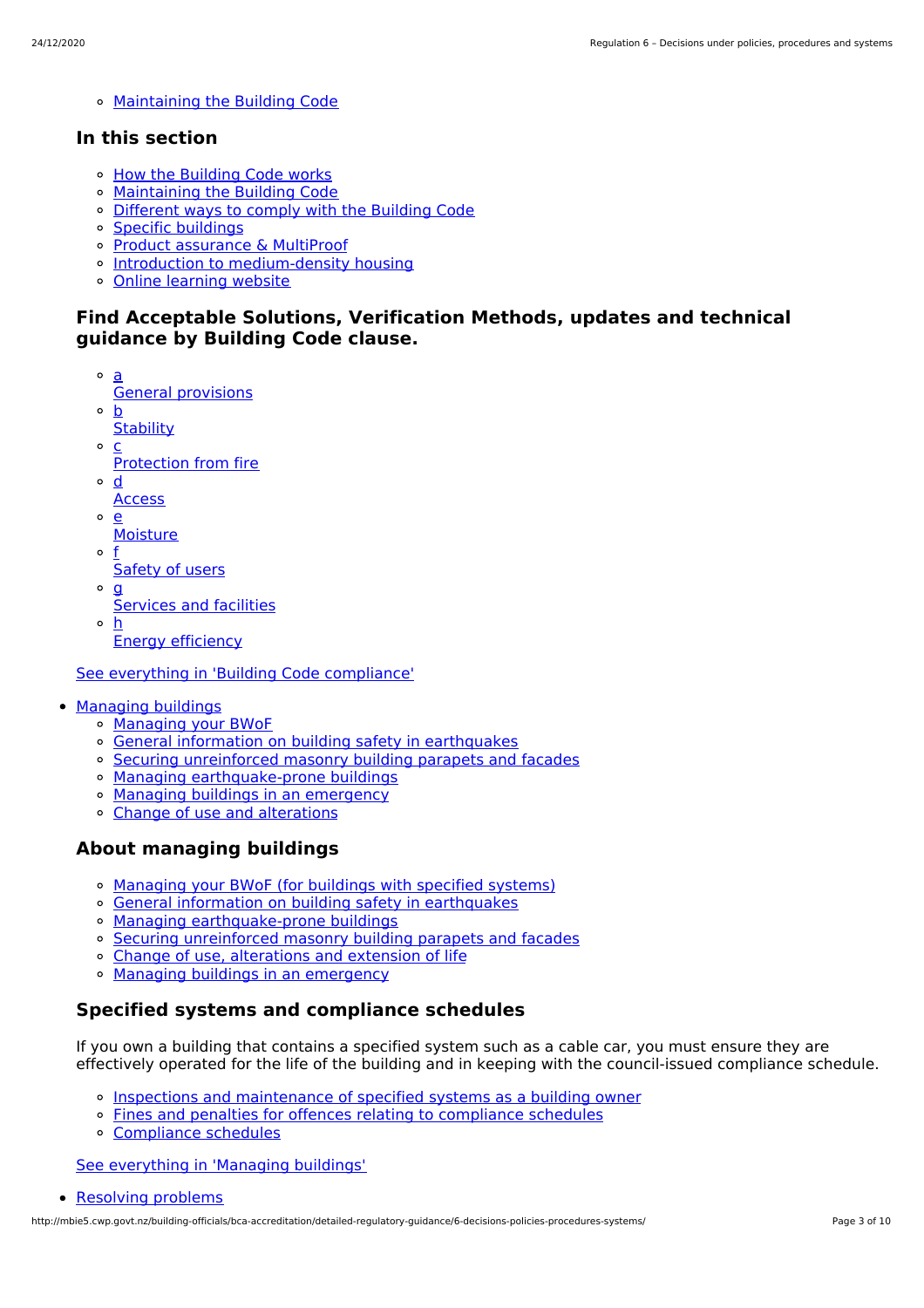- [Resolution](http://mbie5.cwp.govt.nz/resolving-problems/resolution-options/) options
- [Building](http://mbie5.cwp.govt.nz/resolving-problems/building-consent-and-sign-off/) consent and sign-off
- [Contracts](http://mbie5.cwp.govt.nz/resolving-problems/contracts/)
- [Builds](http://mbie5.cwp.govt.nz/resolving-problems/builds/)
- [Designs](http://mbie5.cwp.govt.nz/resolving-problems/designs/)
- [Councils](http://mbie5.cwp.govt.nz/resolving-problems/councils/)
- [Clients](http://mbie5.cwp.govt.nz/resolving-problems/clients/)

#### **[Resolving](http://mbie5.cwp.govt.nz/resolving-problems/) problems**

- [Resolution](http://mbie5.cwp.govt.nz/resolving-problems/resolution-options/) options
- [Building](http://mbie5.cwp.govt.nz/resolving-problems/building-consent-and-sign-off/) consent and sign-off
- [Contracts](http://mbie5.cwp.govt.nz/resolving-problems/contracts/)
- o **[Builds](http://mbie5.cwp.govt.nz/resolving-problems/builds/)**
- [Designs](http://mbie5.cwp.govt.nz/resolving-problems/designs/)
- [Councils](http://mbie5.cwp.govt.nz/resolving-problems/councils/)
- [Clients](http://mbie5.cwp.govt.nz/resolving-problems/clients/)

### **[Determinations](http://mbie5.cwp.govt.nz/resolving-problems/resolution-options/determinations/)**

A determination is a binding decision made by MBIE providing a way of solving disputes or questions about the rules that apply to buildings, how buildings are used, building accessibility, and health and safety.

- Understanding [determinations](http://mbie5.cwp.govt.nz/resolving-problems/resolution-options/determinations/)
- Applying for a [determination](http://mbie5.cwp.govt.nz/resolving-problems/resolution-options/determinations/applying-for-a-determination/)
- o Steps in the [determination](http://mbie5.cwp.govt.nz/resolving-problems/resolution-options/determinations/steps-in-the-determination-process/) process
- Previous [determinations](http://mbie5.cwp.govt.nz/resolving-problems/resolution-options/determinations/determinations-issued/)

#### **[Weathertight](http://mbie5.cwp.govt.nz/resolving-problems/resolution-options/weathertight-services/) Services**

- o [Signs](http://mbie5.cwp.govt.nz/resolving-problems/resolution-options/weathertight-services/signs-of-a-leaky-home/) of a leaky home
- How to make a [Weathertight](http://mbie5.cwp.govt.nz/resolving-problems/resolution-options/weathertight-services/make-a-weathertight-home-claim/) Claim
- Resolving a [Weathertight](http://mbie5.cwp.govt.nz/resolving-problems/resolution-options/weathertight-services/resolving-a-claim/) Claim

#### See [everything](http://mbie5.cwp.govt.nz/resolving-problems/) in 'Resolving problems'

- COVID-19: Building and [construction](http://mbie5.cwp.govt.nz/covid-19/) sector guidance
	- [COVID-19](http://mbie5.cwp.govt.nz/covid-19/health-and-safety/) Health and Safety
	- Alert level 1 information for the building and [construction](http://mbie5.cwp.govt.nz/covid-19/alert-level-1-information-for-the-building-and-construction-sector/) sector
	- Alert level 2 information for the building and [construction](http://mbie5.cwp.govt.nz/covid-19/alert-level-2-information-for-the-building-and-construction-sector/) sector
	- Durability of materials on exposed [construction](http://mbie5.cwp.govt.nz/covid-19/durability-of-materials-on-exposed-construction-sites/) sites
	- o Inspection and [maintenance](http://mbie5.cwp.govt.nz/covid-19/inspection-and-maintenance-of-specified-systems/) of specified systems
	- o Water system safety in [reoccupied](http://mbie5.cwp.govt.nz/covid-19/water-system-safety-in-reoccupied-buildings/) buildings
	- Essential business in the building and [construction](http://mbie5.cwp.govt.nz/covid-19/essential-business/) sector
	- [Construction](http://mbie5.cwp.govt.nz/covid-19/construction-and-trade-sector-information/) and trade sector information
	- o Retailer and supplier [information](http://mbie5.cwp.govt.nz/covid-19/retailer-and-supplier-information/)
	- Council and [Professional](http://mbie5.cwp.govt.nz/covid-19/council-and-professional-services-information/) Services information
	- Home and building owner and tenant [information](http://mbie5.cwp.govt.nz/covid-19/home-and-building-owner-and-tenant-information/)
	- COVID-19: Building and [construction](http://mbie5.cwp.govt.nz/covid-19/) sector guidance  $\Omega$

See everything in 'COVID-19: Building and [construction](http://mbie5.cwp.govt.nz/covid-19/) sector guidance'

- [Home](http://mbie5.cwp.govt.nz/)
- [Building](http://mbie5.cwp.govt.nz/building-officials/) officials
- BCA [accreditation](http://mbie5.cwp.govt.nz/building-officials/bca-accreditation/)
- Detailed regulatory guidance on the BCA [accreditation](http://mbie5.cwp.govt.nz/building-officials/bca-accreditation/detailed-regulatory-guidance/) scheme
- Regulation 6 Decisions under policies, procedures and systems

# **Regulation 6 – Decisions under policies, procedures and systems**

- [Print](http://mbie5.cwp.govt.nz/#)
- **[Share](http://mbie5.cwp.govt.nz/#)**  $\circ$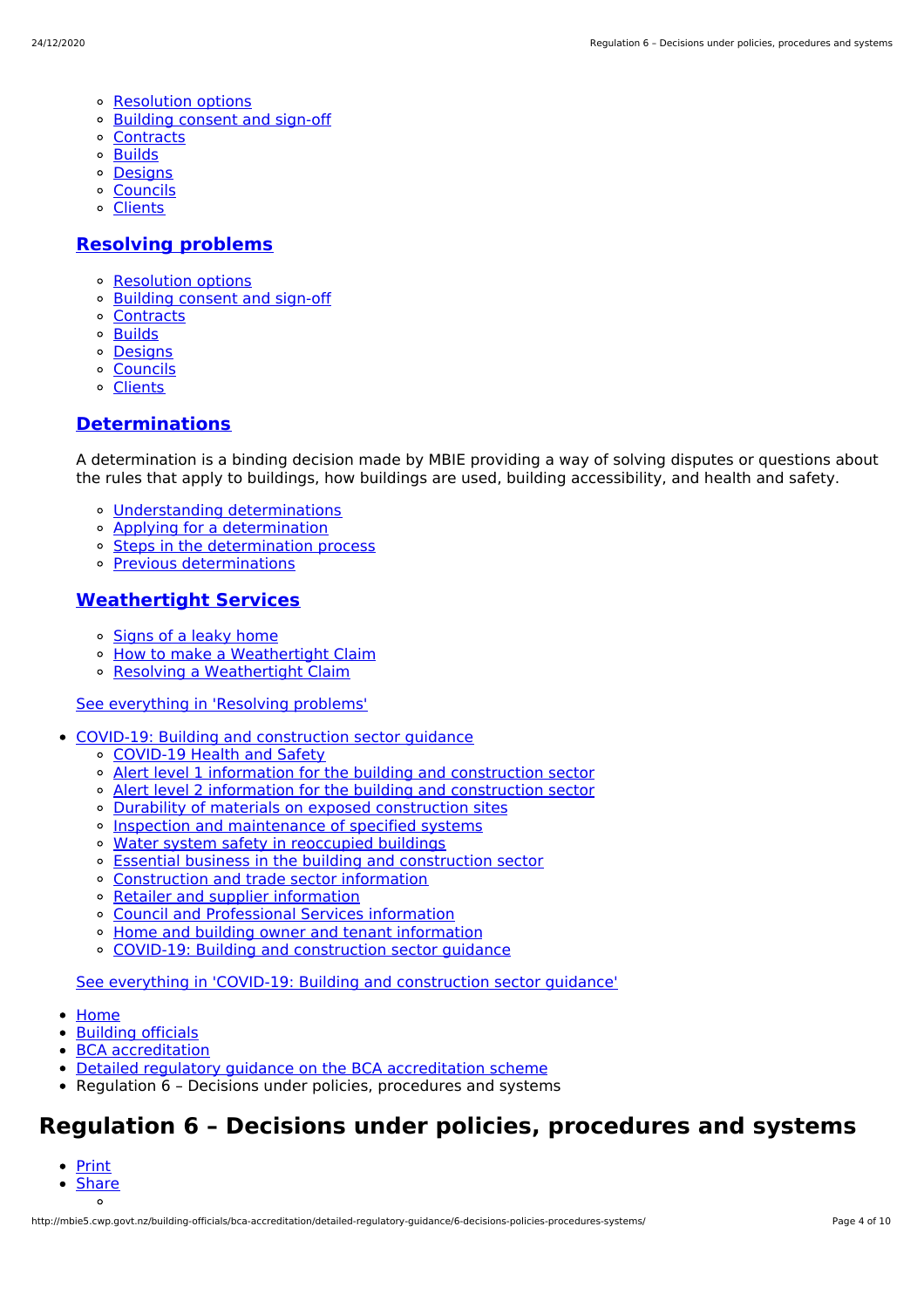- $\circ$
- $\circ$  $\Omega$
- [Save](http://mbie5.cwp.govt.nz/building-officials/bca-accreditation/detailed-regulatory-guidance/6-decisions-policies-procedures-systems/downloadpdf)  $\bullet$

Last updated: 6 July 2017

Building consent authorities must keep records of reasons for decisions related to the policies, procedure and systems the regulations require.

- [Print](http://mbie5.cwp.govt.nz/#)
- **[Share](http://mbie5.cwp.govt.nz/#)** 
	- $\circ$
	- $\circ$
	- $\circ$
	- $\circ$
- [Save](http://mbie5.cwp.govt.nz/building-officials/bca-accreditation/detailed-regulatory-guidance/6-decisions-policies-procedures-systems/downloadpdf)

# **The objective of the regulation**

The objective of regulation 6 of the Building (Accreditation of Building Consent Authorities) Regulations 2006 (the Regulations) is to ensure that building consent authorities (BCAs) keep records of any decisions related to the policies, procedure and systems required by the Regulations, including:

- decisions made
- actions taken as a result of the decision
- relevant evidence or other material from which the facts have been drawn and a decision made
- relevant reasons for how any decision was made.

The regulatory guidance below has been developed to support understanding of the Regulations.

[Regulation](http://www.legislation.govt.nz/regulation/public/2006/0399/latest/DLM424681.html) 6 is available on the Legislation website.

The intent of regulation 6 is not that every single, minor decision needs to be documented (as this would be administratively onerous and unproductive) but to provide:

- a trail for quality processes or internal audits, and accreditation assessments
- a trail for organisational purposes and any legal proceedings
- information for compliance with the Building Act 2004
- information for Local Government Official Information and Meetings Act 1987 requests
- information for customer questions and queries.

The following are available on the Legislation website:

- The [Building](http://legislation.govt.nz/act/public/2004/0072/latest/DLM306036.html) Act 2004
- The Local [Government](http://www.legislation.govt.nz/act/public/1987/0174/latest/DLM122242.html) Official Information and Meetings Act 1987  $\bullet$

# **MBIE's guidance on meeting the accreditation requirement**

Checklist for [regulation](http://mbie5.cwp.govt.nz/building-officials/bca-accreditation/detailed-regulatory-guidance/checklists/) 6 outlines the minimum criteria for compliance.

To comply with regulation 6, a BCA must keep a record of key decisions that includes, as applicable, the:

- decisions made
- actions taken as a result of the decision
- relevant evidence or other material from which the facts have been drawn and a decision made
- relevant reasons for how any decision was made.

The regulatory requirements of regulation 6 apply to all the policies, procedures and systems required by the Regulations. This is regardless of whether they are related to the performance of a building control function (for example, regulation 7) or the consistent and effective implementation of a policy, procedure or system that supports a BCA to perform building control functions (for example, regulations 8–18).

A decision record should contain a level of detail that suits the significance of the decision made. It should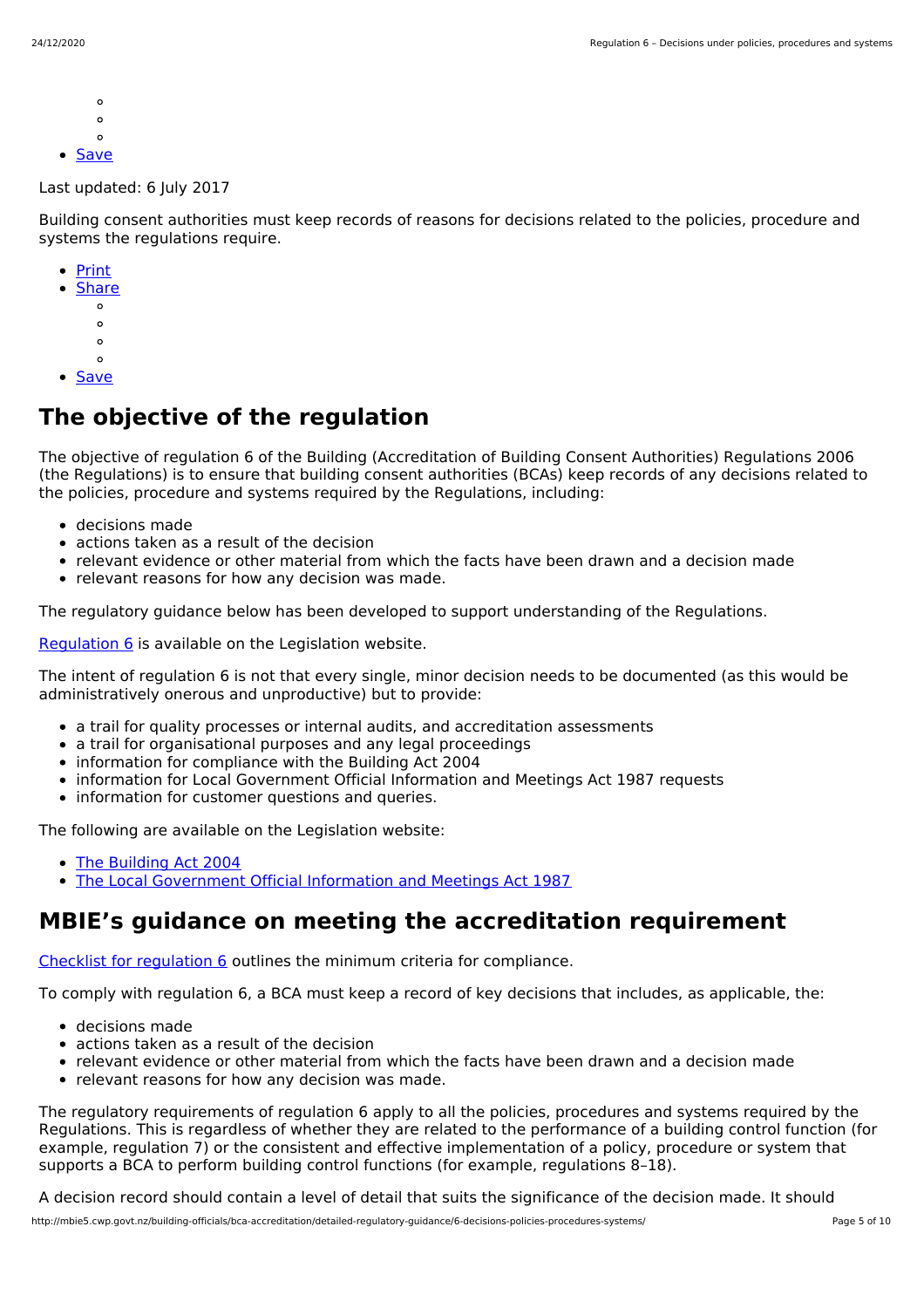include enough information, for example, for a peer reviewer, future building control official (BCO), or assessor to understand the decision-making process without requiring access to, or explanation from, the person who made the record. But, a decision record should not contain unnecessary or excessive information. The information recorded should have a direct link to the decision made.

The types of decision that must be recorded to meet the minimum accreditation requirements of regulation 6 are detailed below. Compliance with the requirements below will have the additional benefit of supporting a BCA to comply with a range of other accreditation requirements.

A BCA may choose to record the details of a wider range of decisions if it chooses to do so. Any additional decisions recorded are not subject to accreditation requirements.

# **Decisions that must be recorded, with reasons and outcomes**

## **Regulation 7: Processing building consents**

Decisions to be recorded include decisions about:

- whether to accept or reject a building consent application
- an application's compliance with the requirements of the:  $\bullet$ 
	- Building Act 2004
	- Building Code
	- other applicable regulations
- the adequacy of additional information received with an application such as:
	- alternative solutions
	- producer statements
- whether a building method or product breaches a ban
- the referral of an application to Fire and Emergency New Zealand
- hazards that may result from, or accelerate or worsen as a result of the proposed building work
- requests for further information and suspending the statutory clock
- granting, refusing to grant and issuing a consent
- any building consent conditions.

### **Regulation 7: Inspecting building work**

Decisions to be recorded include decisions about:

- inspection requirements (including information requirements)
- whether the building work complies with the building consent
- what constitutes an amendment to an original building consent and whether it is:
	- minor
	- o significant
- issuing notices to fix.

### **Regulation 7: Certifying building work**

Decisions to be recorded include decisions about:

- whether all specified systems in the building are operational
- whether all conditions of the building consent have been met
- whether all records of the building work are complete
- whether all inspections have been undertaken and passed
- the issue or refusal to issue a code compliance certificate
- preparing and amending compliance schedules
- **issuing and refusing to issue compliance schedules.**

## **Regulation 7: Managing complaints**

Decisions to be recorded include decisions about:

- the findings of a complaint investigation
- the actions taken in response to a complaint.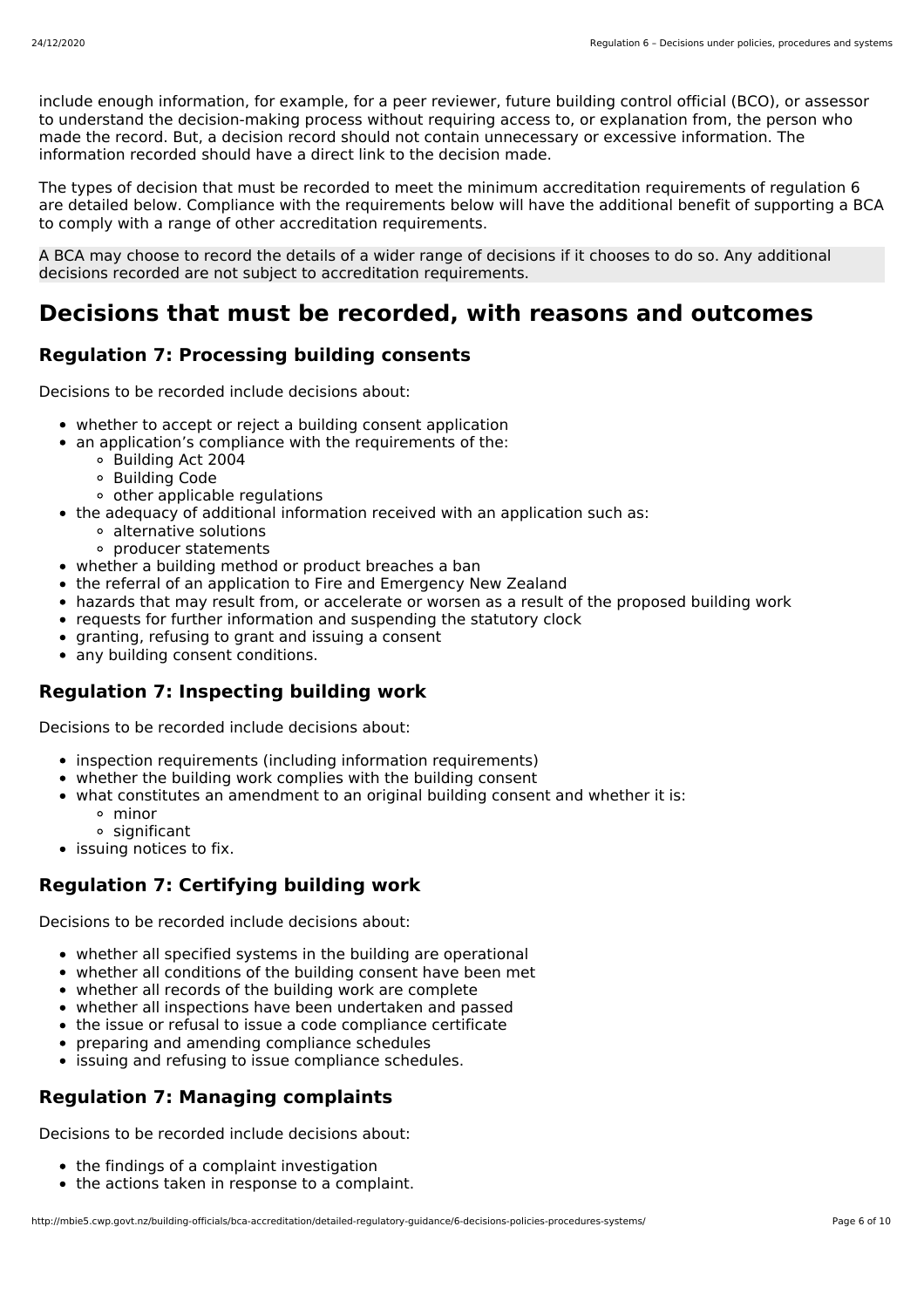### **Regulation 8: Determining capacity needs**

Decisions to be recorded include decisions about:

- the number of employees needed and their required competencies
- the need to engage contractors
- recruitment decisions.

### **Regulation 9: Allocating work**

Decisions to be recorded include decisions about:

• allocating building control function work to competent employees or contractors.

### **Regulation 10: Establishing competency**

Decisions to be recorded include:

results of initial and annual competency assessments of employees performing a building control function.

### **Regulation 11: Training plans**

Decisions to be recorded include decisions about:

training needs and plans of employees performing a building control function by doing a technical job.

### **Regulation 11: Supervision**

Decisions to be recorded include decisions about:

- any need to supervise an employee performing a building control function in a technical job
- any supervision arrangements in place.

### **Regulation 12: Contractor selection**

Decisions to be recorded include decisions about:

- how the BCA will ensure competent contractors will be:
	- selected
	- monitored
	- assessed (to ensure effective performance of building control work)
- why a particular contractor was selected to perform building control work.

### **Regulation 13: Selecting leaders**

Decisions to be recorded include decisions about how technical leaders will be:

- selected
- granted powers and/or authorities
- monitored
- assessed (to ensure effective performance of building control work).

### **Regulation 13: Leader's powers**

Decisions to be recorded include decisions about:

• the powers and authorities granted to technical leaders.

### **Regulation 14: Information**

Decisions to be recorded include decisions about:

the information needed by those performing a building control function doing a technical job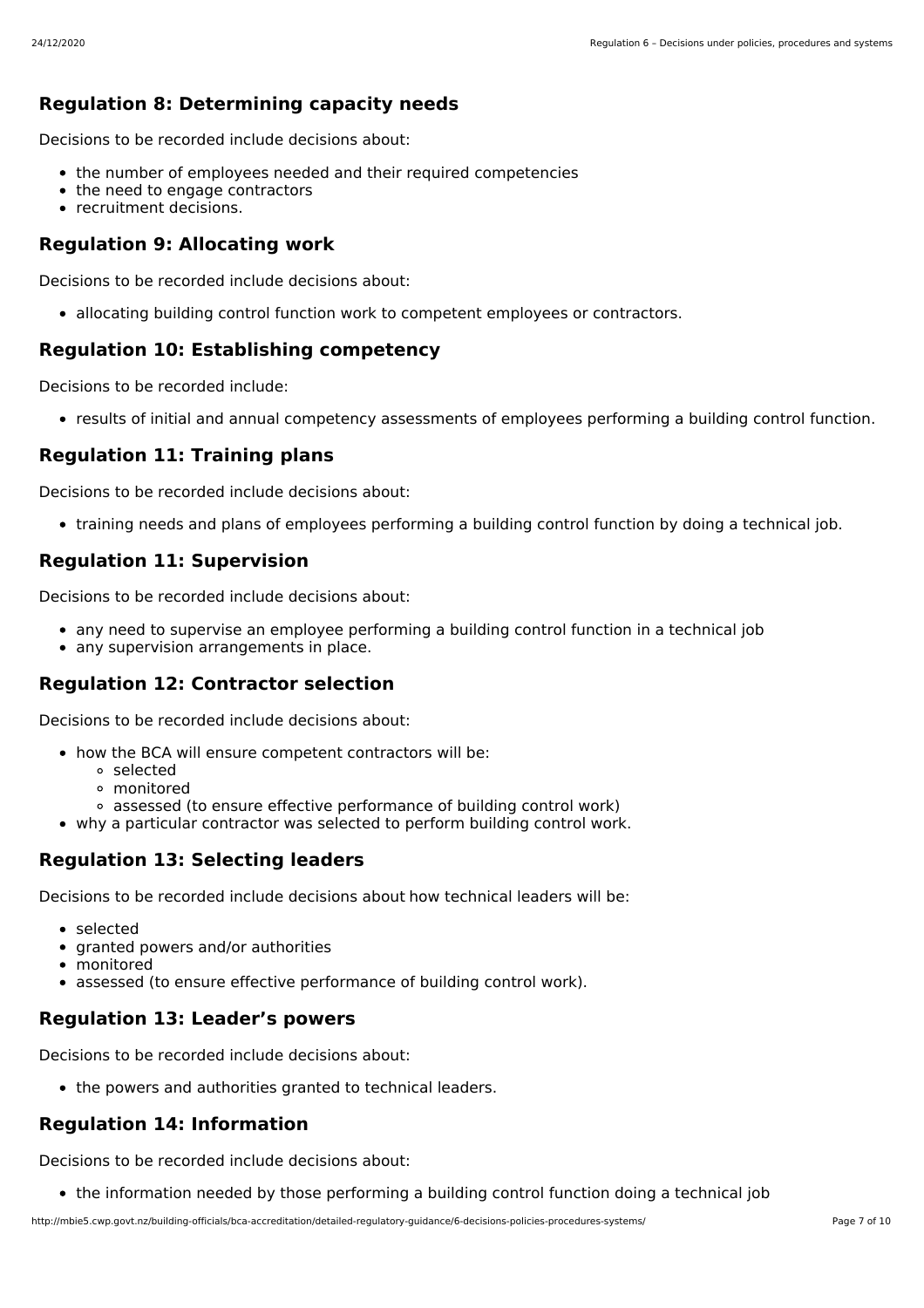how up-to-date information will be accessed (online or in hard copy).

### **Regulation 14: Facilities**

Decisions to be recorded include decisions about:

the facilities needed by those performing a building control function doing a technical job.

### **Regulation 14: Equipment**

Decisions to be recorded include decisions about:

- the equipment those doing a technical job need
- maintenance of equipment including the frequency of:
	- servicing
	- calibration
	- o replacement.

### **Regulation 17: Management oversight**

Decisions to be recorded include decisions about:

- the nature and frequency of management reporting required
- the nature and frequency of the review of the quality assurance system.

### **Regulation 17: Continuous improvement**

Decisions to be recorded include decisions about:

• how to address issues identified through quality assurance systems.

### **Regulation 17: Conflicts of interest**

Decisions to be recorded include decisions about:

- what constitutes a potential or actual conflict of interest
- how to manage perceived and actual conflicts of interest.

# **Detailed regulatory guidance on the BCA [accreditation](http://mbie5.cwp.govt.nz/building-officials/bca-accreditation/detailed-regulatory-guidance/) scheme**

- Quick [reference](http://mbie5.cwp.govt.nz/building-officials/bca-accreditation/detailed-regulatory-guidance/bca-accreditation-guide/) guide
- Checklists for BCA [accreditation](http://mbie5.cwp.govt.nz/building-officials/bca-accreditation/detailed-regulatory-guidance/checklists/) regulatory guidance
- [Regulations](http://mbie5.cwp.govt.nz/building-officials/bca-accreditation/detailed-regulatory-guidance/1-4-preliminary-provisions/) 1-4: Preliminary provisions
- Regulation 5 [Requirements](http://mbie5.cwp.govt.nz/building-officials/bca-accreditation/detailed-regulatory-guidance/5-requirements-policies-procedures-systems/) for policies, procedures and systems
- Regulation 6 Decisions under policies, [procedures](http://mbie5.cwp.govt.nz/building-officials/bca-accreditation/detailed-regulatory-guidance/6-decisions-policies-procedures-systems/) and systems
- Regulation 6A Notification [requirements](http://mbie5.cwp.govt.nz/building-officials/bca-accreditation/detailed-regulatory-guidance/6a-notification-requirements/)
- Regulation 7 [Performing](http://mbie5.cwp.govt.nz/building-officials/bca-accreditation/detailed-regulatory-guidance/7-perform-building-control-functions/) building control functions
- Regulation 8 Ensuring enough [employees](http://mbie5.cwp.govt.nz/building-officials/bca-accreditation/detailed-regulatory-guidance/8-ensure-enough-employees-contractors/) and contractors
- Regulation 9 Allocating work to competent employees or [contractors](http://mbie5.cwp.govt.nz/building-officials/bca-accreditation/detailed-regulatory-guidance/9-allocate-work-competent-employees-contractors/)  $\bullet$
- Regulation 10 Establishing and assessing [competence](http://mbie5.cwp.govt.nz/building-officials/bca-accreditation/detailed-regulatory-guidance/10-establish-assess-competence-employees/) of employees  $\bullet$
- [Regulation](http://mbie5.cwp.govt.nz/building-officials/bca-accreditation/detailed-regulatory-guidance/11-training-employees/) 11 Training employees  $\bullet$
- Regulation 12 Choosing and using [contractors](http://mbie5.cwp.govt.nz/building-officials/bca-accreditation/detailed-regulatory-guidance/12-choosing-using-contractors/)  $\bullet$
- [Regulation](http://mbie5.cwp.govt.nz/building-officials/bca-accreditation/detailed-regulatory-guidance/13-technical-leadership/) 13 Ensuring technical leadership  $\bullet$
- [Regulation](http://mbie5.cwp.govt.nz/building-officials/bca-accreditation/detailed-regulatory-guidance/14-necessary-technical-resources/) 14 Ensuring necessary technical resources
- Regulation 15 Keeping [organisational](http://mbie5.cwp.govt.nz/building-officials/bca-accreditation/detailed-regulatory-guidance/15-keeping-organisational-records/) records
- Regulation 16 Filing [applications](http://mbie5.cwp.govt.nz/building-officials/bca-accreditation/detailed-regulatory-guidance/16-filing-applications-building-consents/) for building consents
- [Regulation](http://mbie5.cwp.govt.nz/building-officials/bca-accreditation/detailed-regulatory-guidance/17-assuring-quality/) 17 Assuring quality
- Regulation 18 Requiring technical [qualifications](http://mbie5.cwp.govt.nz/building-officials/bca-accreditation/detailed-regulatory-guidance/18-appropriate-technical-qualifications/)
- [Regulation](http://mbie5.cwp.govt.nz/building-officials/bca-accreditation/detailed-regulatory-guidance/19-fees-schedule/) 19 The fees schedule
- [Print](http://mbie5.cwp.govt.nz/#)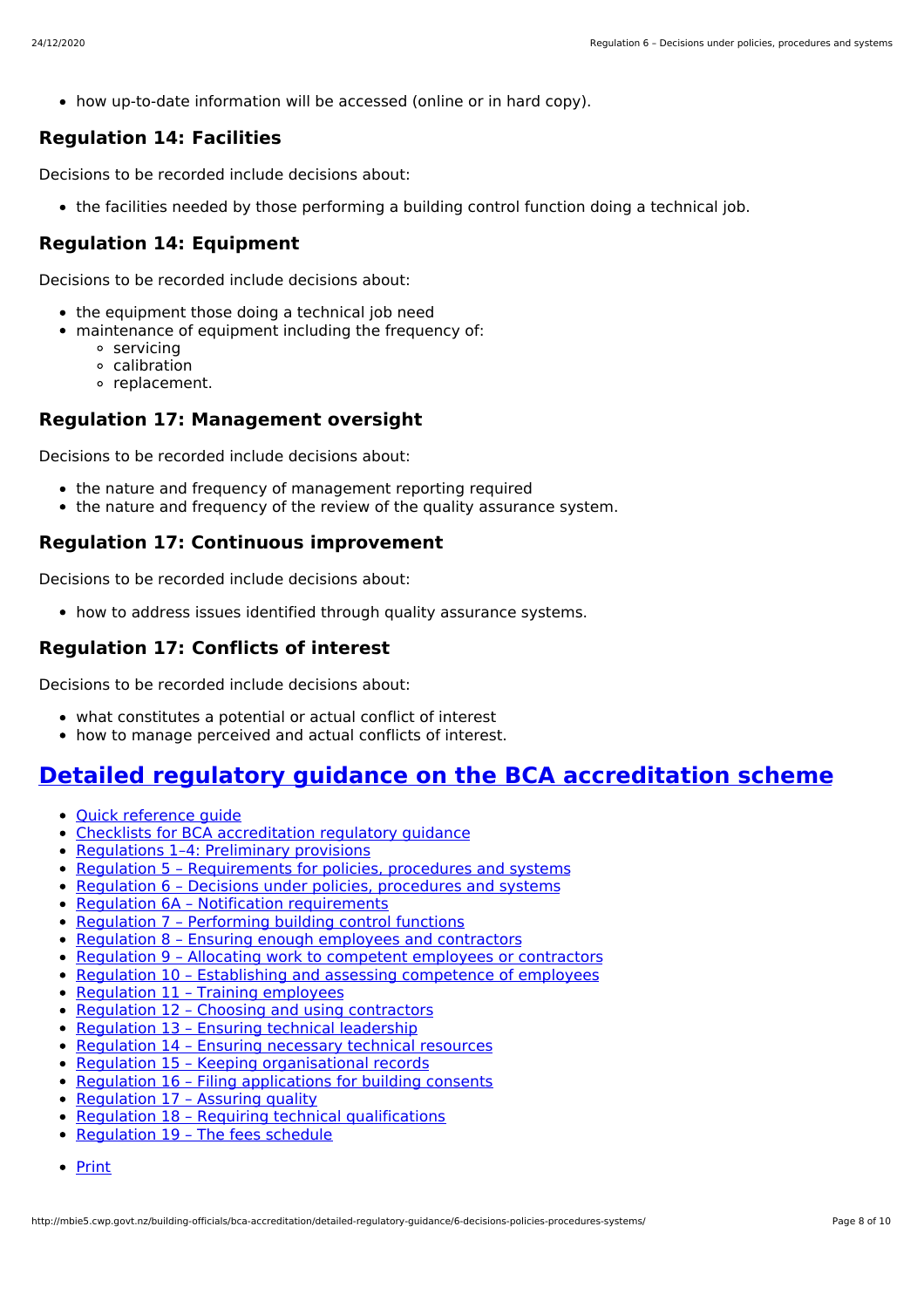# **Navigation**

- [Getting](http://mbie5.cwp.govt.nz/getting-started/) started
- $\bullet$ Projects & [consents](http://mbie5.cwp.govt.nz/projects-and-consents/)
- Building Code [compliance](http://mbie5.cwp.govt.nz/building-code-compliance/)  $\bullet$
- [Managing](http://mbie5.cwp.govt.nz/managing-buildings/) buildings
- [Resolving](http://mbie5.cwp.govt.nz/resolving-problems/) problems
- COVID-19: Building and [construction](http://mbie5.cwp.govt.nz/covid-19/) sector guidance

# **What are you looking for?**

### **General**

- About Building [Performance](http://mbie5.cwp.govt.nz/about-building-performance/)  $\bullet$
- [Canterbury](http://mbie5.cwp.govt.nz/building-code-compliance/canterbury-rebuild/) rebuild  $\bullet$
- Practice [Advisories](http://mbie5.cwp.govt.nz/search/?keyword=practice+advisory&search=)  $\bullet$
- Building [CodeHub](https://codehub.building.govt.nz)

### **Building Officials**

- 
- $\bullet$ BCA [competencies](http://mbie5.cwp.govt.nz/building-officials/national-bca-competency-assessment-system/)
- $\bullet$ BCA [register](http://mbie5.cwp.govt.nz/building-officials/find-a-bca/)
- [Technical](http://mbie5.cwp.govt.nz/building-officials/technical-reviews/) reviews

### **News Updates**

- 2020 Building Advisory Panel members [announced](http://mbie5.cwp.govt.nz/about-building-performance/news-and-updates/all-news-and-updates/2020-building-advisory-panel-members-announced/)
- Building for Climate Change [programme](http://mbie5.cwp.govt.nz/about-building-performance/news-and-updates/all-news-and-updates/building-for-climate-change-programme-gets-underway/) gets underway  $\bullet$
- What to consider when assessing a coastal [inundation](http://mbie5.cwp.govt.nz/about-building-performance/news-and-updates/codewords/codewords-issue-95/determination/) natural hazard  $\bullet$
- See all News and [updates](http://mbie5.cwp.govt.nz/about-building-performance/news-and-updates/all-news-and-updates/)

# **About Us**

- [Facebook](https://www.facebook.com/MBIEgovtNZ)
- [LinkedIn](https://www.linkedin.com/company/ministry-of-business-innovation-and-employment)
- **[Twitter](https://twitter.com/mbiegovtnz)**
- [YouTube](https://www.youtube.com/user/dbhnewzealand)
- **[Subscribe](https://confirmsubscription.com/h/r/7BC65D75D18899C62540EF23F30FEDED)**
- [Contact](http://mbie5.cwp.govt.nz/about-building-performance/contact-us/) us



- [Privacy](http://mbie5.cwp.govt.nz/about-building-performance/privacy-policy/) policy
- [Disclaimer](http://mbie5.cwp.govt.nz/about-building-performance/disclaimer/)
- [Copyright](http://mbie5.cwp.govt.nz/about-building-performance/copyright/)
- © Ministry of Business, Innovation and Employment

#### [Top](http://mbie5.cwp.govt.nz/#top)

This information is published by the Ministry of Business, Innovation and Employment's Chief Executive. It is a general guide only and, if used, does not relieve any person of the obligation to consider any matter to which the information relates according to the circumstances of the particular case. Expert advice may be required in specific circumstances. Where this information relates to assisting people:

- with compliance with the Building Act, it is published under section 175 of the Building Act
- with a Weathertight Services claim, it is published under section 12 of the Weathertight Homes Resolution http://mbie5.cwp.govt.nz/building-officials/bca-accreditation/detailed-regulatory-guidance/6-decisions-policies-procedures-systems/ Page 9 of 10